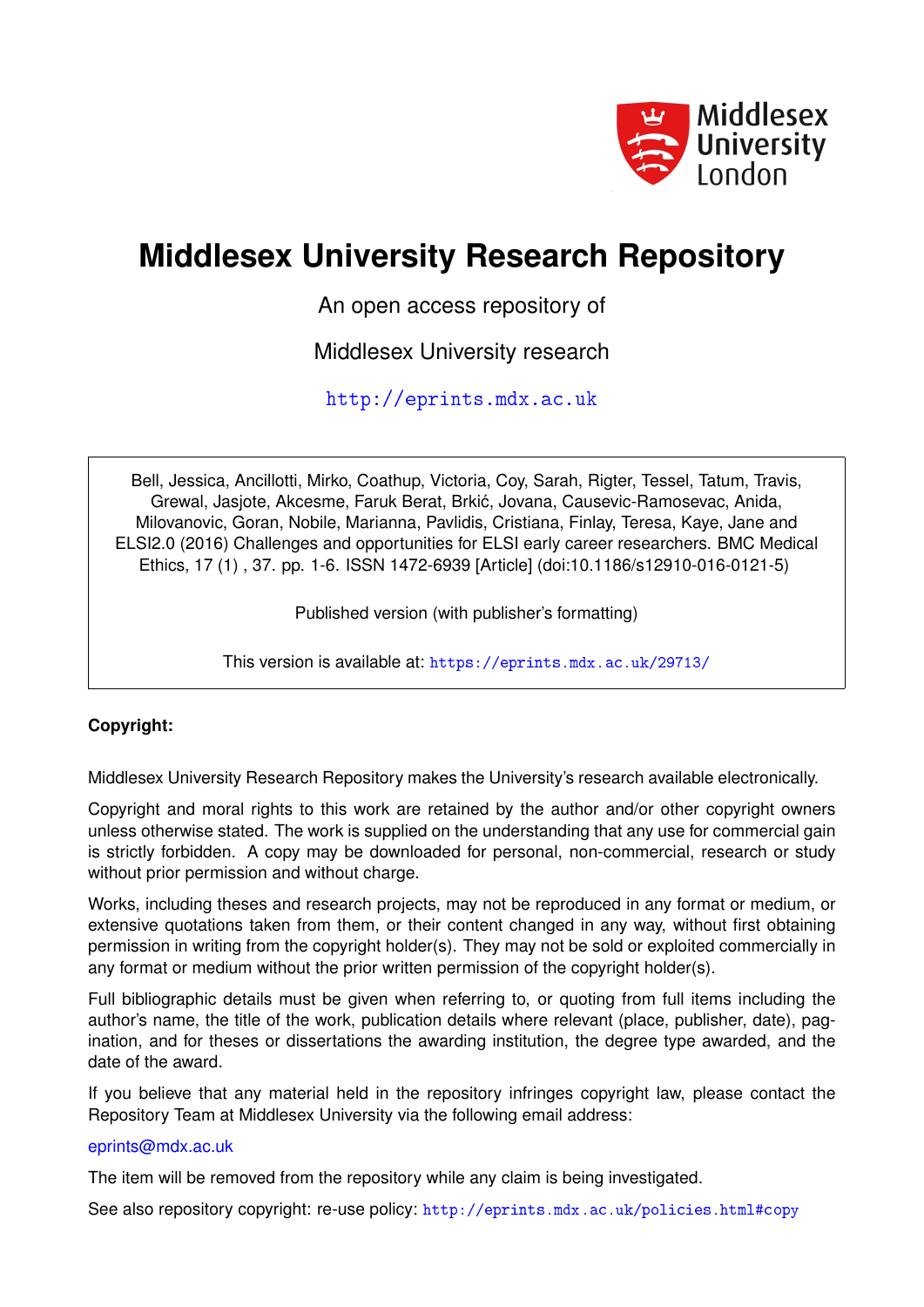**DEBATE CONSERVATION CONSERVATION** 

CrossMark

# Challenges and opportunities for ELSI early career researchers

Jessica Bell<sup>1\*</sup>, Mirko Ancillotti<sup>2</sup>, Victoria Coathup<sup>1</sup>, Sarah Coy<sup>1</sup>, Tessel Rigter<sup>3,4</sup>, Travis Tatum<sup>5</sup>, Jasjote Grewal<sup>6</sup> , Faruk Berat Akcesme<sup>7</sup>, Jovana Brkić<sup>8</sup>, Anida Causevic-Ramosevac<sup>9</sup>, Goran Milovanovic<sup>10</sup>, Marianna Nobile<sup>11</sup>, Cristiana Pavlidis<sup>12</sup>, Teresa Finlay<sup>13</sup>, Jane Kaye<sup>1</sup> and ELSI2.0<sup>14</sup>

# Abstract

**Background:** Over the past 25 years, there has been growing recognition of the importance of studying the Ethical, Legal and Social Implications (ELSI) of genetic and genomic research. A large investment into ELSI research from the National Institutes of Health (NIH) Human Genomic Project budget in 1990 stimulated the growth of this emerging field; ELSI research has continued to develop and is starting to emerge as a field in its own right. The evolving subject matter of ELSI research continues to raise new research questions as well as prompt re-evaluation of earlier work and a growing number of scholars working in this area now identify themselves as ELSI scholars rather than with a particular discipline.

Main text: Due to the international and interdisciplinary nature of ELSI research, scholars can often find themselves isolated from disciplinary or regionally situated support structures. We conducted a workshop with Early Career Researchers (ECRs) in Oxford, UK, and this paper discusses some of the particular challenges that were highlighted. While ELSI ECRs may face many of the universal challenges faced by ECRs, we argue that a number of challenges are either unique or exacerbated in the case of ELSI ECRs and discuss some of the reasons as to why this may be the case. We identify some of the most pressing issues for ELSI ECRs as: interdisciplinary angst and expertise, isolation from traditional support structures, limited resources and funding opportunities, and uncertainty regarding how research contributions will be measured. We discuss the potential opportunity to use web 2.0 technologies to transform academic support structures and address some of the challenges faced by ELSI ECRs, by helping to facilitate mentoring and support, access to resources and new accreditation metrics.

Conclusion: As our field develops it is crucial for the ELSI community to continue looking forward to identify how emerging digital solutions can be used to facilitate the international and interdisciplinary research we perform, and to offer support for those embarking on, progressing through, and transitioning into an ELSI research career.

Keywords: Early career researcher, ELSI, Interdisciplinary, Web 2.0, Collaboration, Networks, Mentoring

# Background

#### Introduction

The importance of understanding and responding to the Ethical, Legal and Social Implications (ELSI) of genetics and genomics research was first formally recognised in 1990 during the initial assessment of the Human Genome Project (HGP) proposal. The United States Congress mandated that "not less than" 5 % of the NIH Human Genome Project budget would be set aside for research on the

<sup>1</sup>HeLEX - Centre for Health, Law and Emerging Technologies, Nuffield Department of Population Health, University of Oxford, Oxford, United Kingdom

ethical, legal, and social implications of genomic science, establishing the ELSI Program of the National Institutes of Health (NIH) [[1](#page-6-0)]. This was the largest ever investment in bioethics research [[1\]](#page-6-0) and stimulated the growth of an emerging field within the USA. Similar programmes have since been instigated in other countries, such as Canada, Australia and the UK.

In the 25 years since the HGP, ELSI research has continued to develop in step with its evolving subject matter and is starting to emerge as a field in its own right. The ELSI community has continued to produce work that plays an important role within society, leading to a number of policy changes [\[2](#page-6-0)]. ELSI researchers have regularly



© 2016 The Author(s). Open Access This article is distributed under the terms of the Creative Commons Attribution 4.0 International License [\(http://creativecommons.org/licenses/by/4.0/](http://creativecommons.org/licenses/by/4.0/)), which permits unrestricted use, distribution, and reproduction in any medium, provided you give appropriate credit to the original author(s) and the source, provide a link to the Creative Commons license, and indicate if changes were made. The Creative Commons Public Domain Dedication waiver [\(http://creativecommons.org/publicdomain/zero/1.0/](http://creativecommons.org/publicdomain/zero/1.0/)) applies to the data made available in this article, unless otherwise stated.

<sup>\*</sup> Correspondence: [jessica.bell@dph.ox.ac.uk](mailto:jessica.bell@dph.ox.ac.uk) <sup>1</sup>

Full list of author information is available at the end of the article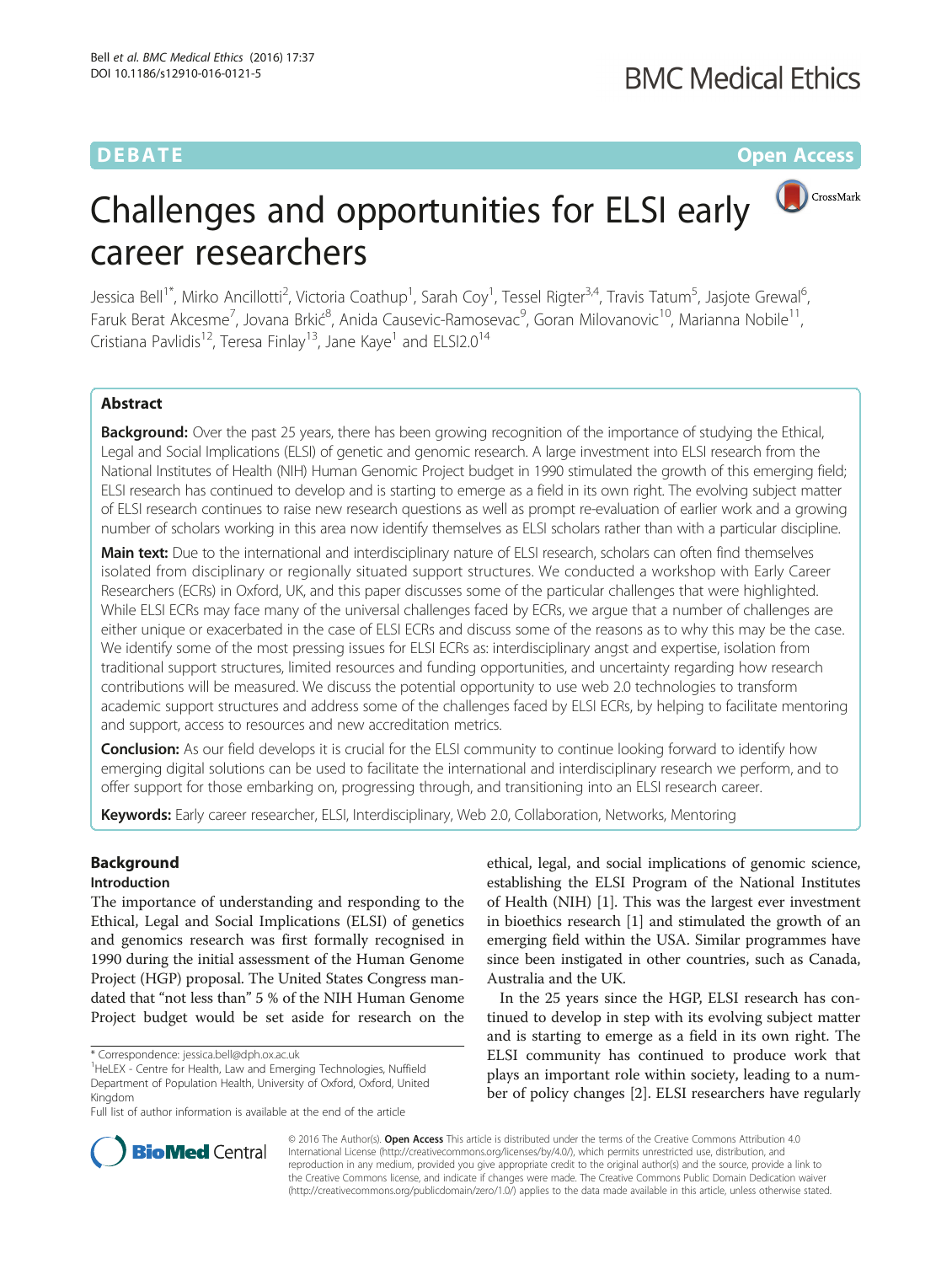been partners within large scientific consortia where they have had to address and find solutions to some of the challenges raised by genome research as they have unfolded. However, the role and importance of ELSI research has not been uncontested. Questions have been raised over sources of funding and the potential influence on the research agenda [\[3\]](#page-6-0), and whether ELSI research should be driven by public policy or the scientific community [[4](#page-6-0), [5\]](#page-6-0). Critics of ELSI have suggested that its research is not truly collaborative and contributions made by social scientists, lawyers and ethicists are 'often limited to narrow, prescriptive positions' [\[6\]](#page-6-0). Indeed, one of the greatest challenges addressed by ELSI research is the need to facilitate ethical genomic research while also providing critical assessment of advancements being made [\[7](#page-6-0)].

In response to fast moving scientific agendas, ELSI researchers have taken the tools and approaches from their foundational disciplines of science, bioethics, philosophy, law and sociology and applied them to the challenges in genomics. This has often resulted in new interdisciplinary methodologies and approaches as well as research that is firmly grounded in issues from scientific practice. As a result ELSI research often combines a strong theoretical foundation or approach with empirical evidence that is used to guide and inform future policy and best practice. While those contributing to this ancillary field originally came from a range of disciplines, individuals and groups undertaking ELSI research are increasingly identifying themselves as belonging to a new field, with its own distinctive approach. If we are to continue to develop our nascent community we must take time to reflect on the challenges faced by those who are new to the field, Early Career Researcher  $(ECRs)^1$  embarking on, or continuing, their careers as ELSI researchers.

In November 2014, the University of Oxford HeLEX Centre for Health, Law and Emerging Technologies and the European Cooperation in Science and Technology (COST) Action CHIP-ME<sup>2</sup> held a workshop for ECRs, including ECRs from the ELSI community.3 The key aims of the workshop were to identify and discuss the issues faced by ECRs, including both those who identify themselves as ELSI scholars and their contemporaries from other fields, and to highlight and explore potential solutions using web 2.0 technology. First, this paper will discuss the challenges for ELSI ECRs highlighted during the workshop, which include: interdisciplinary angst and expertise; isolation from traditional support structures; limited resources and funding opportunities; and uncertainty around how research contributions will be measured. Second, the potential solutions using web 2.0 technology are outlined, and these include: increased accessibility to mentoring and peer support; enhanced networking opportunities; improved access to resources; and accreditation systems that reflect a broader array of contributions.

### Main text

#### Interdisciplinary angst and expertise

Many of the challenges faced by ELSI ECRs are not dissimilar to those experienced by ECRs in other disciplines. ELSI ECRs are faced with the universal academic challenges of gaining funding, uncertain career prospects and struggling to gain standing or recognition in their discipline. In addition, scholars at all levels who are involved in interdisciplinary collaborations have to deal with geographic and disciplinary distances that make productive research more difficult to achieve. Interdisciplinary research, defined as the 'production of research which crosses disciplinary boundaries' [\[8](#page-6-0)], is a means of addressing complex problems that cannot be dealt with from a single disciplinary perspective; bringing together different approaches to work together, share ideas, theories and practice to reach appropriate solutions [\[9](#page-6-0)]. However, conditions must be created for effective cooperation and interdisciplinary research raises well-documented issues associated with collaboration across disciplinary silos. These include communication difficulties when crossing geographical time-zones, variable funding priorities and different teaching, research and reward practices between institutions [\[10](#page-6-0)].

Arguably, these challenges are amplified for ELSI researchers due to a number of reasons. First, ELSI is a new field of scholarship with rapidly emerging areas of novel enquiry. This may mean that the infrastructures observed in other long-standing, traditional disciplines, for example learned societies and associated journals, professional bodies and charitable organisations, are not as well-established. Second, ELSI research is typically 'big interdisciplinary' [[11\]](#page-6-0), which refers to collaborative work between distant disciplines, such as developmental biology and philosophy [\[12\]](#page-6-0). This may introduce structural problems (i.e. the physical distance between research centres) as well as difficulties presented by sociocultural and epistemological differences between disciplines [[9](#page-6-0)]. Third, ELSI research is also commonly 'trans-disciplinary', meaning it brings together perspectives from a broad range of stakeholders, including non-academics, such as industry partners, advocacy groups, lay representatives and law and policy makers [[13](#page-6-0)]. This may create challenges associated with navigating and including perspectives from a range of stakeholders, each with potentially different motives, expectations, sources of funding, and methods of working.

Furthermore, ELSI research must evolve and develop in reaction to rapidly advancing technology, which means ECRs may be one of very few researchers exploring a new line of investigation. ELSI early career researchers may be more likely to progress quickly to the status of 'experts' on the basis of their subject specific knowledge, which could be disproportionate to their wider expertise as researchers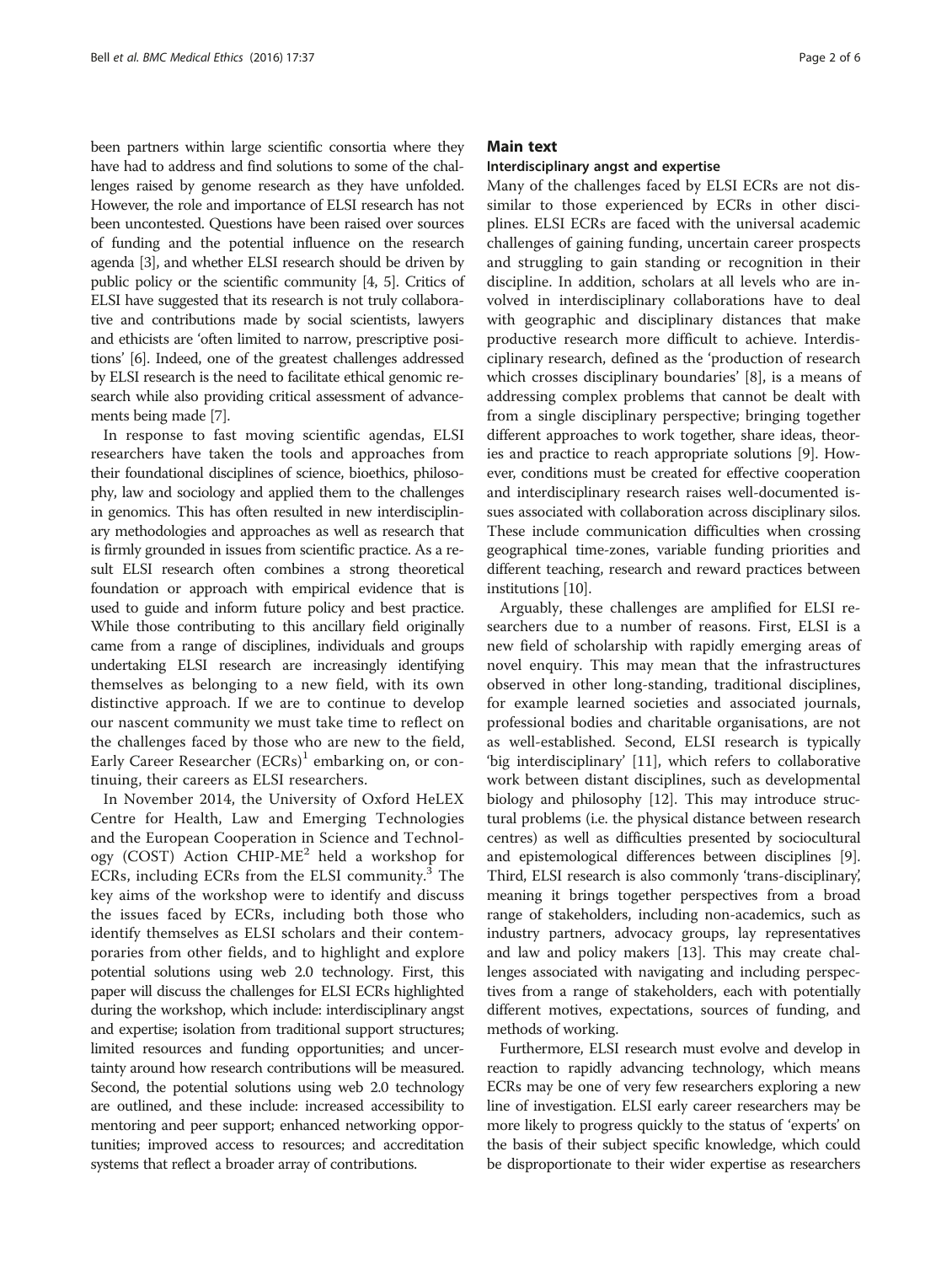in the academic context. Rather than experiencing the positive benefits and opportunities afforded by rapidly advancing from a position of novice to expert, they may encounter expectations that they find demanding to fill. On the matter of expertise, Collins and Evans' 'Periodic Table of Expertise' is helpful to illustrate some of the different conceptualisations of expertise: contributory experts are those who have in-depth knowledge and practical competence in their specialist area and are those known by others for their contributions to the field; whereas interactional experts are able to 'talk the talk' in a convincing manner in their specialist area, but would not be expected to practise competently in it [[14](#page-6-0)]. Additional types and levels of capability support Collins and Evans' assertions, but in this modest application of their theory we would argue that the unique issue for ELSI ECRs is that there is a potential gap or tension between their subject-specific 'expertise' and their wider expertise as researchers. It is this tension that may result in a lack of confidence in junior researchers in the performance of their various roles, which are not limited to application of subject specific knowledge, and which may give rise to unique challenges regarding others' perceptions and expectations of junior researchers within their institution.

#### Lack of support and isolation

Due to the global nature of ELSI research [\[7](#page-6-0)], ELSI ECRs may be geographically isolated from other ELSI scholars. ELSI ECRs are not only globally mobile; their affiliation between faculties and departments is also fluid and nomadic. For example, an ELSI researcher exploring the regulation of genetics could be based in faculties of Law, Medicine, Social Sciences or Human Sciences. ELSI ECRs may therefore be more likely to work in isolation without the benefits of the support, mentoring and networking opportunities that are usually associated with succession planning and career progression structures in conventional academic research groups [[15](#page-6-0)]. While working alone can often provide more autonomy and the opportunity to think through issues individually, ELSI ECRs describe feelings of isolation similar to those previously reported in other disciplines [[16](#page-6-0)]. Isolation appears to be particularly common amongst interdisciplinary ECRs, and in the case of ELSI ECRs this may be amplified by research being both 'big interdisciplinary' and 'trans-disciplinary'. Subsequently, ELSI ECRs may find it difficult to integrate with their peers, without the common ground of their field of research.

Such isolation may impede one's ability to develop the confidence that is necessary for career progression. In a study carried out by Hemmings and Kay, participants described how a lack of confidence negatively impacted on their research [\[17\]](#page-6-0). Evidence suggests that providing appropriate support and guidance will increase confidence

[[17](#page-6-0)] and result in enhanced networking, collaboration and productivity [\[18\]](#page-6-0). A number of studies have shown that networking can directly impact career progression, for instance by introducing opportunities for collaboration, funding and job vacancies, highlighting its importance to the development of ECRs [\[19](#page-6-0)–[21](#page-6-0)]. Even in cases where ECRs have a solid range of knowledge and skills, individuals need confidence to apply these to their work [\[22\]](#page-6-0) and to publish successfully [[23](#page-6-0)].

Research has indicated that professionals in a transitional career stage, such as ECRs, often observe and emulate the behaviour of those in more senior roles [\[24\]](#page-6-0). For ECRs that straddle multiple disciplines, such as those engaged in ELSI research, identifying appropriate role models can be more difficult. Indeed, role models could be individuals from the private sector or industry partners, advocacy groups, lawmakers, senior researchers and so on. While this may be seen as a challenge, ECRs with the confidence to engage and learn from a diversity of mentors arguably stand to gain unparalleled opportunities for development in terms of breadth of knowledge and networks, and thus suggestions as to how to harness these opportunities will be discussed later in this paper.

#### Lack of funding and resources

Certain resources are crucial to the success of an ECR and arguably most important is access to funding. While this is not unique to ELSI ECRs, funding opportunities are especially complicated in this inherently interdisciplinary field because postdoctoral or other junior academic positions may span a number of faculties and disciplines. This may mean that ELSI ECRs don't 'fit the mould' for many positions that are advertised. Keeping ECRs regularly informed of relevant funding and employment opportunities for interdisciplinary researchers is imperative for career progression because, fundamentally, the amount and source of funding has been associated with research performance [[25\]](#page-6-0). A related issue is access to funding to cover the cost of journal subscriptions. Although access to online material is more widely available through open access policies, there are still many journals that require subscriptions, which can be prohibitive for ECRs in developing countries.

Beyond funding, additional barriers may still exist to access materials in other countries. The vast majority of scientific and legal literature is published in English, which gives advantage to those who are fluent speakers. In addition to this, ELSI ECRs may need to refer to literature that spans a wide range of disciplines, which may include unfamiliar jargon and acronyms. For example, an ELSI ECR with a background in genetics may find they need to learn about the regulatory frameworks for biobanks.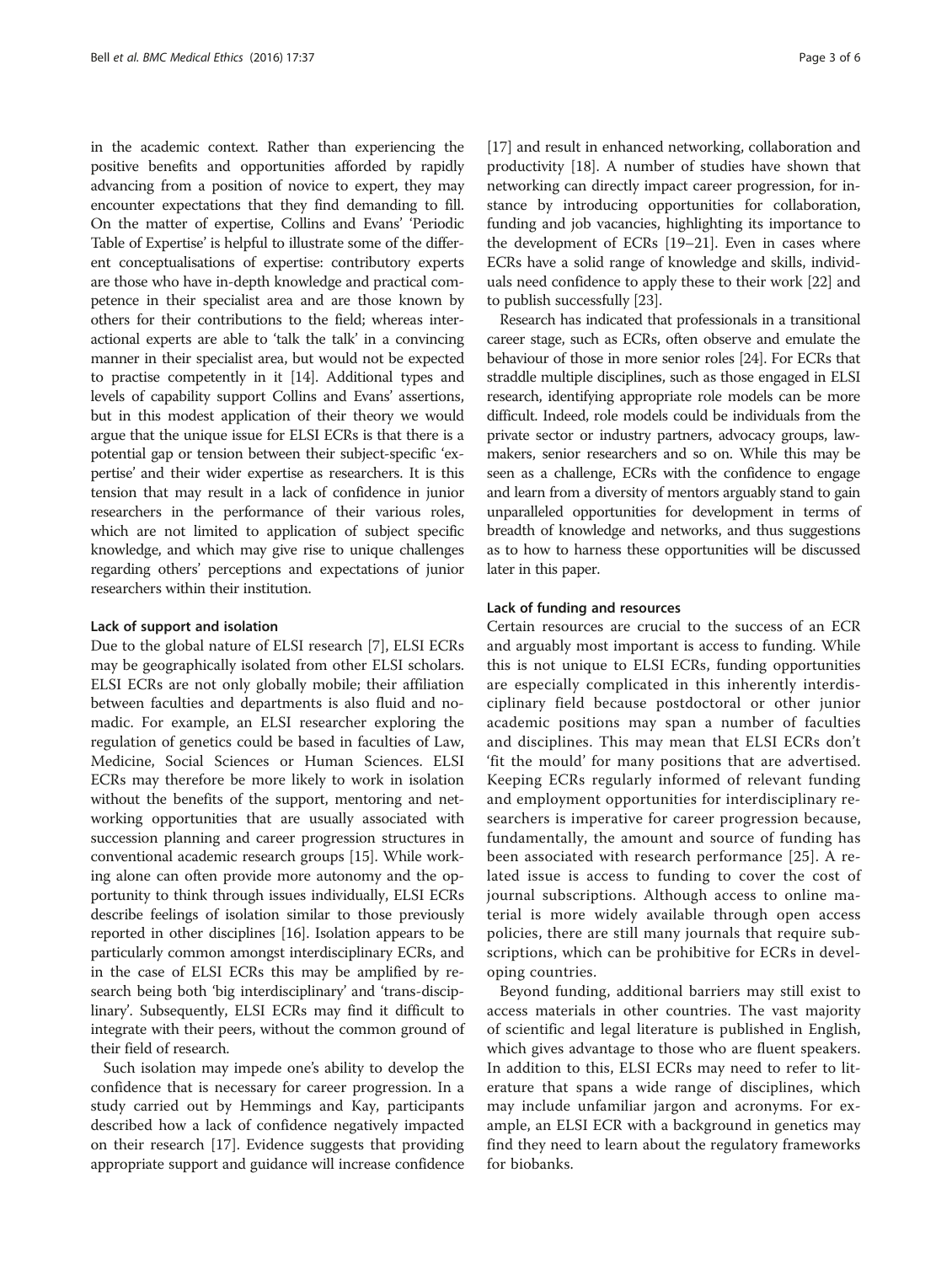# Measuring contributions

The changing landscape of communication in academia has meant that many ECRs are also presenting their work through more informal channels, such as blogs, seminars and interest groups [[26](#page-6-0)]. These can provide rich learning experiences, but they are not always recognized in the same way that journal articles or teaching awards may be. While LinkedIn and other online CV builders provide a platform for researchers to detail their achievements, the site is considered a formal and professional tool, and ECRs may not feel it is appropriate to list less widely recognized accomplishments on such a platform.

### Harnessing solutions to ELSI ECR challenges and opportunities

In this increasingly collaborative, competitive and mobile environment, it is more crucial than ever that ELSI ECRs have the tools they need to maximize global opportunities. ELSI ECRs need tailored opportunities, guidance and support to gain experience and develop professional networks to develop their careers and prepare to become the next generation of established ELSI scholars.

Mentoring is a traditional approach to support junior and senior academics in their career progression, however, one-on-one mentorship opportunities often do not extend beyond the PhD student/supervisor relationship. Postdoctoral researchers together with graduate students have often expressed the need for effective mentorship to progress beyond thesis submission [[27](#page-6-0)], to progress confidently in their careers. For ELSI ECRs, working between distant disciplines may mean that there is little in the way of formal or traditional structures for mentoring which may be experienced in single discipline or established interdisciplinary institutions.

Digital approaches employing web 2.0 technology could offer those operating in a remote setting, the opportunity to meet, share stories and help other, which has been shown to be mutually beneficial [\[28](#page-6-0), [29\]](#page-6-0). An online platform that offers mentorship could assist individuals in finding the support they require at any stage in their career, helping to build confidence in their work.

Beyond traditional formats such as seminars and project meetings, digital technologies could be used for new approaches to supporting researchers, such as 'Ask the Expert' webinar sessions, whereby a senior academic could give a short presentation on a given topic and respond to user submitted questions relating to their research. For ELSI ECRs who struggle to connect with peers at other institutions this could help offer a low cost means to forge networks and enable future collaboration. Discussion forums can provide an informal way for ECRs to initiate discussions with or seek advice from peers and more senior colleagues, whilst more broadly enabling the identification of fellow researchers with similar interests potentially stimulating new collaboration.

As well as permitting connectivity between remote researchers, web 2.0 approaches could be used to overcome the time zone limitations experienced by researchers operating in different regions. Transcripts or recordings of previous meetings can create a lasting resource, and discussion forums can provide an informal way for ECRs to initiate discussions with, or seek advice from, peers and more senior colleagues. Teleconferencing and webinars enable researchers to present aspects of their work to others within the ELSI field without requiring the resources for traveling great distances. This is not to undermine the importance of face-to-face meetings, and in addition it will often be necessary to attend events in person to build and maintain networks. Therefore, it remains important that ECRs have access to sustainable funding and resources to facilitate such mobility. If ECRs are able to connect with peers at other institutions, this could also help to build networks for future collaborations.

To facilitate web 2.0 connectivity in the ELSI arena, a centralized space could be developed where a number of different resources could be made available, including funding opportunities, access to articles, a translation tool and short guides to common terms and jargon used in specific fields. A number of websites already provide some of these services, such as Research Gate, LinkedIn, and Google translate. However, discrete logins and web addresses make them cumbersome to use on a daily basis and such duplication could be avoided by a centralized web-platform. Resources made available to the community on this space could include user and institutional profiles, details of funding opportunities and upcoming events, and resources such as publications, research tools, and contextual guides such as bibliographies of common terms and abbreviations relevant to specific fields of research.

Finally, in our emerging field, we have the opportunity to develop and encourage the use of new achievement metrics so that they become integral to the work that we perform. One way to achieve this would be to create a reward system that is based on community participation and which rewards participation through an accreditation system linked to individual user accounts of an integrated e-platform. Metrics contributing towards accreditation could incorporate conventional recognition systems such as academic activity and publication record, together with contemporary metrics that record an individual's participation in user groups and publication through social media streams such as blog articles, thus recognizing the breadth of contributions made by the modern day researcher. Similar recognition systems adopted by other fields include the ResearchGate impact factor and the Bioresource Research Impact Factor for those operating in the field of biobanks [\[30\]](#page-6-0).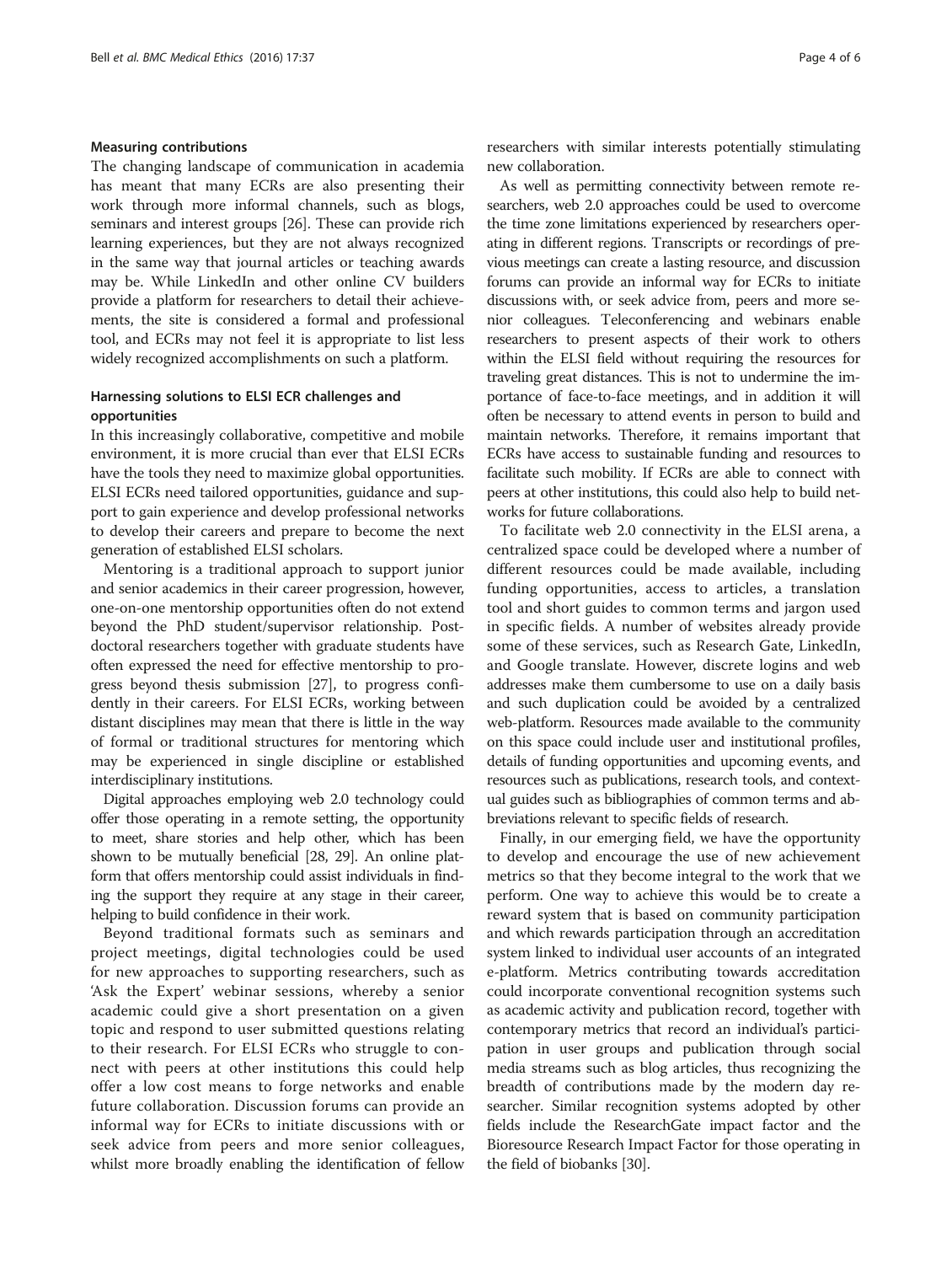### Conclusions and future solutions

Web 2.0 technologies offer the potential to revolutionize academic support structures as well as the research they enable. We see the potential for a new approach to academic networking and collaboration that exists in the digital landscape, employing digital tools to facilitate collaborative activity amongst ELSI scholars; this is mirrored by a broader desire to build a centralized e-workspace for academia as a whole [[31\]](#page-6-0). However, whilst digital solutions exist for many of the issues facing ELSI ECRs, we are not aware of any unified offering that could address them all.

Over the year following the Oxford workshop, ELSI ECRs worked with ELSI2.0 to identify how it can use current technologies to facilitate international networking, discussion and collaboration relating to ELSI research. This free and open network for ELSI researchers offers a website where researchers can learn about ELSI meetings and activities taking place around the world, or publicize their own event; find links to ELSI research groups and organizations and add their own affiliations; and learn about opportunities to become involved in network activity. To address the need for global interactions between ELSI researchers, the website provides information about topic, activity or community specific 'Making Connections' groups, through which members can get in touch with researchers with whom they identify shared interests, or create their own group to stimulate new collaborative activity.

In a digitally connected world we are discovering new tools that can be used to support researchers and through which members can freely and instantaneously communicate amongst themselves and share resources. Similar practice has also emerged among groups in healthcare management sectors [\[32](#page-6-0)] and we hope that our suggestions for web 2.0 solutions can be applied more broadly, across various disciplines and sectors. For those limited by resources, including those who are studying, early in their career, or with low economic means, it is hoped that these connections will go some way to helping level the playing field between those with and without strong institutional support, as well as directing resources to where they are needed more rapidly.

As our field develops it is crucial for the ELSI community to continue looking forward to identify how emerging digital solutions can be used to facilitate the international and interdisciplinary research we perform and to offer support for those embarking on, progressing through, and transitioning into an ELSI research career. This is also essential if we want to further ELSI research as a field that is not defined just by its sphere of investigation, but by its approach, methodologies and the quality of the training and support that it gives to its future leaders – the ECRs.

#### **Endnotes**

<sup>1</sup>Early Career Researcher (ECR) defined as Doctoral Students or Researchers who completed their PhD within the past 10 years and do not hold a permanent position.

 ${}^{2}$ Citizen's Health through public-private Initiatives: Public health, Market and Ethical perspectives (CHIP ME).

 $3$ The workshop was held in Oxford, UK, across five days. Thematic presentations, breakout sessions and social activities were conducted to encourage in depth discussions about the challenges and potential solutions. Participants included 16 ECRs (10 Doctoral Students) based in nine different European countries. No raw data was collected from the workshop.

#### Abbreviations

COST, European Cooperation in Science and Technology; ECR, Early career researcher; ELSI, Ethical legal and social implications; ELSI2.0, An international collaboratory for genomics and society research (https://elsi2workspace.tghn.org/); HGP, Human genomes project; NIH, National Institutes of Health (USA)

#### Acknowledgments

We thank Colin Mitchell, Linda Briceno Moraia and Harriet Teare for their contributions to this article.

#### Funding

The workshop was funded under the COST Action IS1303 'Citizen's Health through public-private Initiatives: Public health, Market and Ethical perspectives', and is supported by COST (European Cooperation in Science and Technology) [\(http://www.cost.eu\)](http://www.cost.eu); JK is funded by the Wellcome Trust 096599/2/11/2.

#### Availability of data and materials

Availability of data and materials not applicable.

#### Authors' contributions

JB, MA, SC, TR, TT, JG, FBA, JB, ACR, GM, MN, CP, JK contributed to the conception of this paper. JB, SC, MA and JK contributed to the design. JB, MA, VC, SC, TR, TT, JG, FBA, JB, ACR, GM, MN, CP, TF, JK were all involved in drafting the manuscript. JB, SC, VC, TF and JK revised the whole for intellectual content. JB, VC, SC, TF and JK reviewed and edited. All authors have read and approved the final version of the manuscript.

#### Competing interests

The authors declare that they have no competing interests.

#### Consent for publication

Not applicable.

#### Ethics approval and consent to participate

Ethics approval and consent not applicable. With the exception of VC and TF, all authors participated in the ECR workshop. All attendees of this workshop are included as co- authors of this paper and all attendees freely participated and agreed to the publication of a paper reporting on the themes of this workshop.

#### Author details

<sup>1</sup>HeLEX - Centre for Health, Law and Emerging Technologies, Nuffield Department of Population Health, University of Oxford, Oxford, United Kingdom. <sup>2</sup> Centre for Research Ethics & Bioethics, Uppsala University, Uppsala, Sweden. <sup>3</sup>VU University Medical Center, Dept. of Clinical Genetics, Section of Community Genetics, EMGO Institute for Health and Care Research, Amsterdam, The Netherlands. <sup>4</sup>National Institute for Public Health and the Environment (RIVM), Bilthoven, The Netherlands. <sup>5</sup>Dynamics Lab -UCD Geary Institute for Public Policy, University College Dublin, Dublin, Ireland. <sup>6</sup>CELLS - Centre for Ethics and Law in the Life Sciences, Leibniz Universitaet Hannover, Hannover, Germany. <sup>7</sup> Genetics and Bioengineering International University of Sarajevo, Sarajevo, Bosnia and Herzegovina.